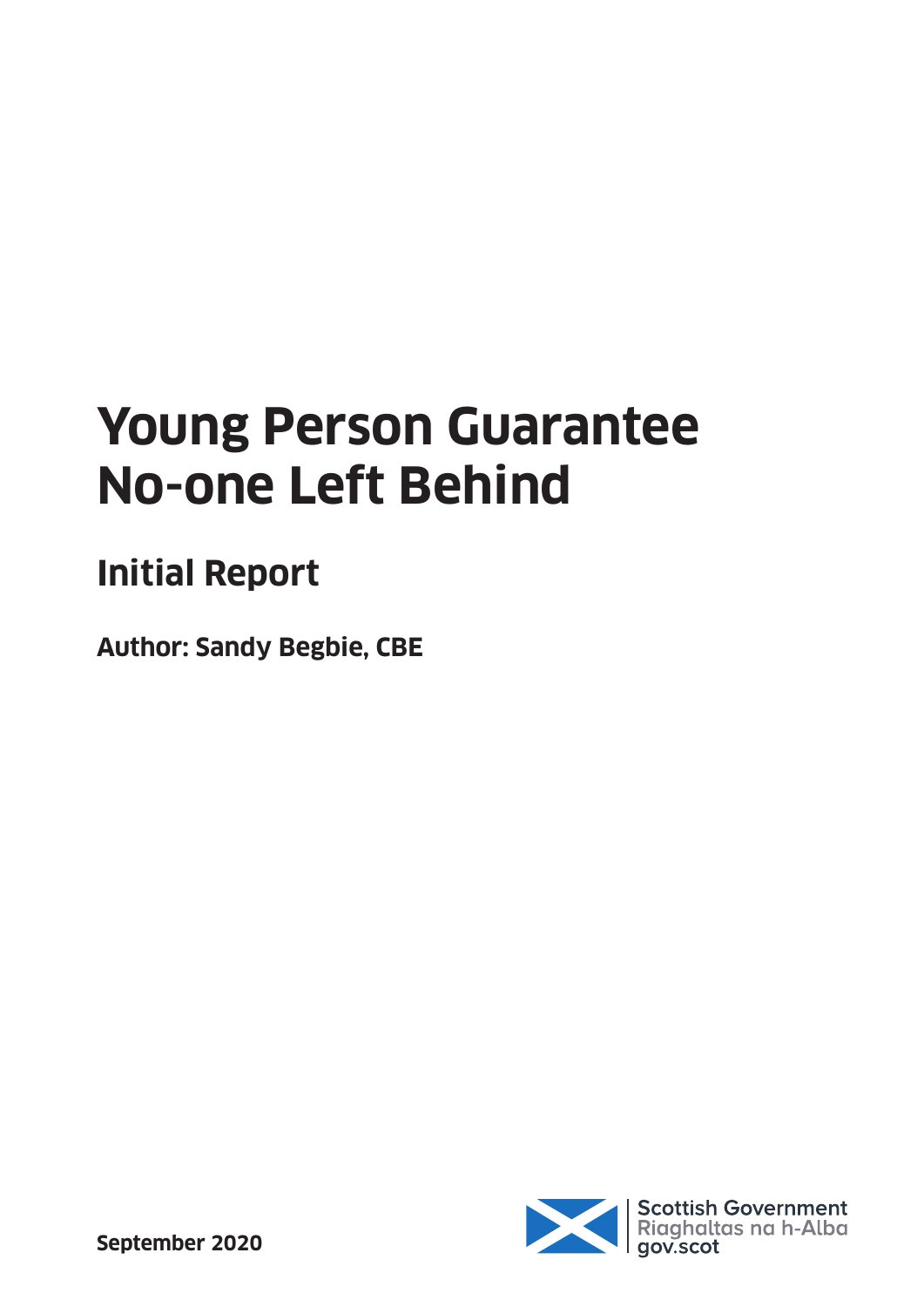# **CONTENTS**

| Why Is this Important to me?                                                                      | Page 3  |
|---------------------------------------------------------------------------------------------------|---------|
| <b>Executive Summary</b>                                                                          | Page 3  |
| Introduction                                                                                      | Page 5  |
| Ambition                                                                                          | Page 7  |
| <b>Principles</b>                                                                                 | Page 7  |
| What is the Young Person Guarantee?                                                               | Page 8  |
| The Young Person Guarantee                                                                        | Page 9  |
| <b>High Level Recommendations</b>                                                                 | Page 10 |
| Section 1 – The Young Persons Journey                                                             | Page 10 |
| Section 2 - Strategic                                                                             | Page 11 |
| Section $3$ – Stimulating the Demand-side in the labour market $\&$<br>retention of existing jobs | Page 12 |
| Section 4 - Governance                                                                            | Page 15 |
| <b>Risk and Mitigation</b>                                                                        | Page 16 |
| <b>Next Steps</b>                                                                                 | Page 18 |
| Appendix I - Stakeholder Engagement                                                               | Page 19 |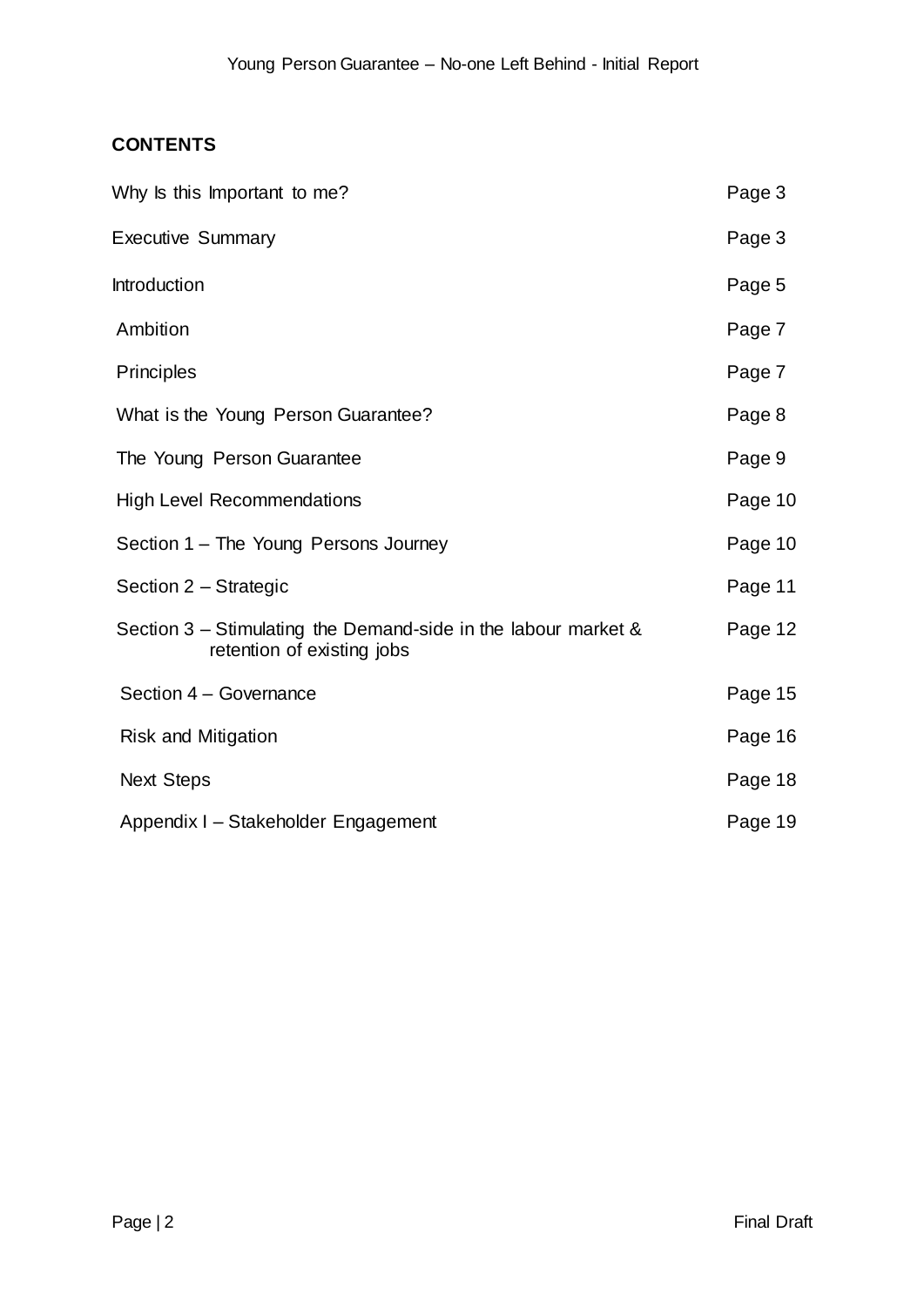### **WHY IS THIS IMPORTANT TO ME?**

Throughout my career I have been deeply passionate about giving everyone a chance in life, an opportunity to fulfil their potential as an individual, regardless of their background. I simply believe everyone should have the same opportunities in life. I have been incredibly fortunate in my life and career to have been given opportunities and met some incredible role models whether they be schoolteachers, my Boys Brigade officers, in my corporate career and through my charity work. I was brought up in a working class family environment on a run-down council estate in Musselburgh and really should not achieved what I have, the statistics were stacked against me but I was lucky to meet people who believed in me and gave me opportunities.

In many ways that captures why I believe a Young Person Guarantee is so important for our young people in Scotland. No one should have their future and opportunities dictated by the post code they are born in. Young people are the future of Scotland, they are an asset to this country and now more than ever, we need to ensure they are given every opportunity to fulfil their undoubted potential in life. Our young people can help Scotland recover from the impact of Covid if we just give them the same chance as I was given all those years ago.

So that is why I did not hesitate in accepting this challenge, an opportunity to shape a Young Person Guarantee for Scotland.

# **EXECUTIVE SUMMARY**

The recommendations in this paper are a call for action, a call for Government, public sector, private sector including employer groups, employment agencies and 3rd sector organisations to step up and do what they can for the young people of Scotland. The crisis is real and immediate.

I have highlighted specific recommendations that should be actioned now and others that can be started in 3 to 6 months' time. The Guarantee, if implemented effectively, can help address many of the challenges the employment landscape for young people has faced for many years. It needs to be enduring and sustainable, this is not another initiative that is just a reaction to Covid-19. The Guarantee can also help in delivering a fairer and more inclusive Scotland where every young person has the opportunity to succeed and make a contribution to its future.

Understandably, there is a real focus on how to stimulate the demand-side of the labour market and the role the state can play in helping facilitate that demandside. Public sector, private sector (all sizes), colleges and universities and the third sector all need to play a role in helping to create opportunities and there are clear recommendations on how that can be achieved and what immediate actions could be taken to deal with the current crisis. I also, however, challenge the current thinking around how we ensure every young person has the opportunity to be involved in the Guarantee and how we can think differently about the cost associated with young people being unemployed. A crisis always provides opportunities and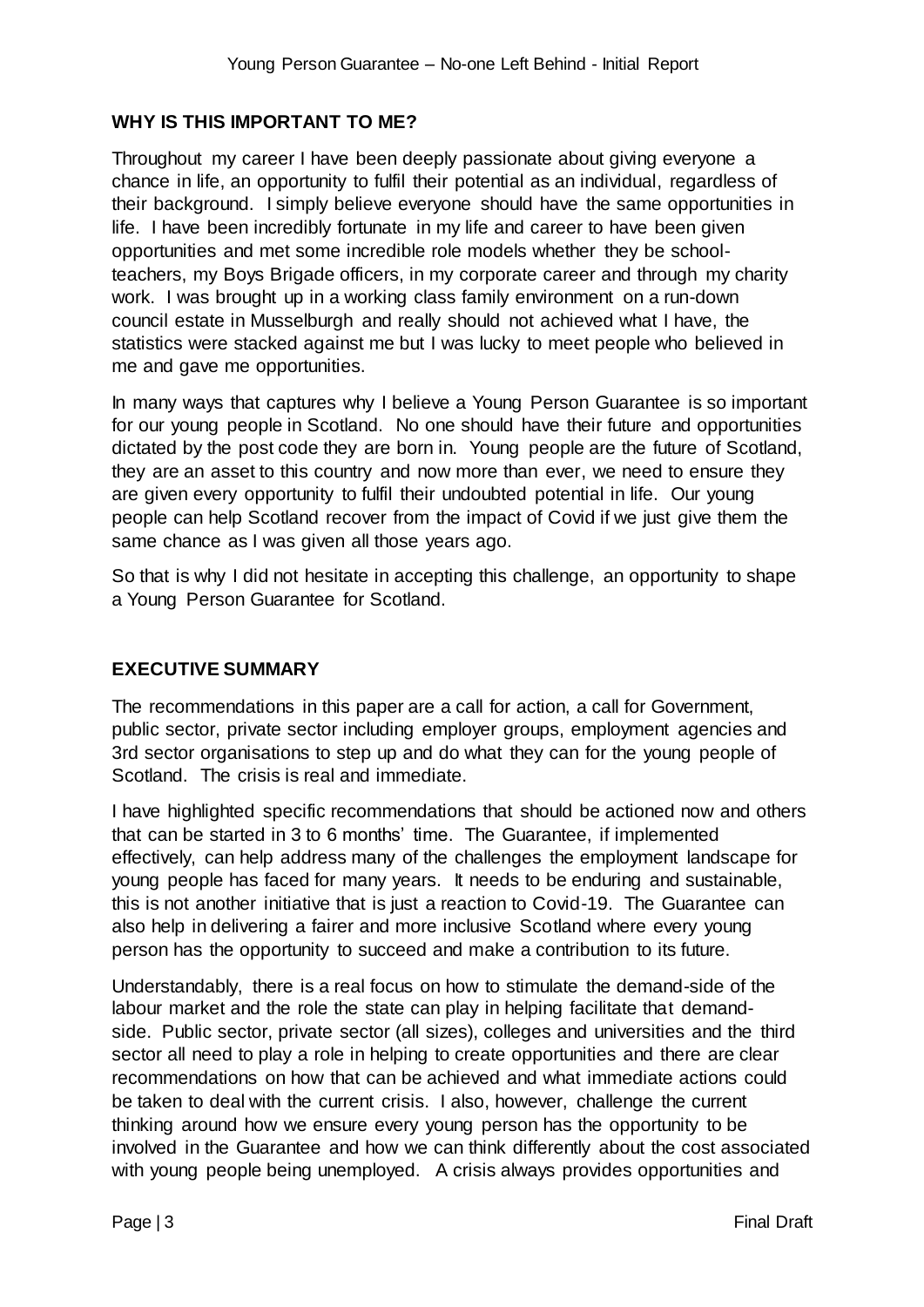finding different ways to keep young people connected with work, education or productive activity is highlighted in the report.

Finally, the most important person in all of this is every young person in Scotland, we can make a difference to their lives with the Guarantee and that needs to be the aim. We cannot let politics, bureaucracy, process, vested interests get in the way of doing the right thing. We need to make the Guarantee simple for young people to engage with and I believe the recommendations in this paper will achieve that aim, however, engaging young people throughout will be important so we get feedback for improvement.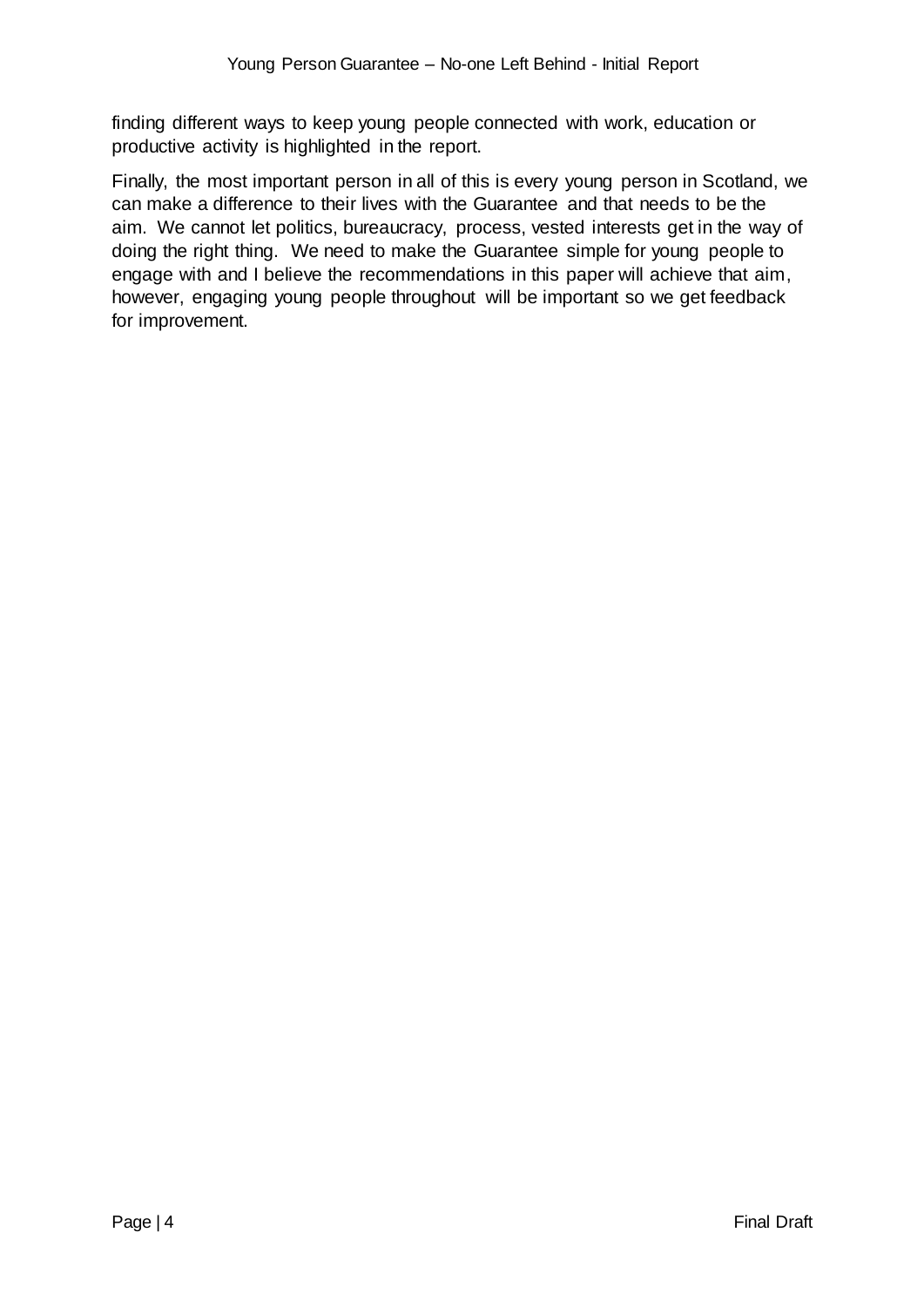# **INTRODUCTION**

The scale of the overall challenge we are facing is well understood and should be considered as a national emergency, similar to the early response to Covid-19 in order to avoid a life-long impact on our young people. Evidence suggests that some are already referring to themselves as the 'class of Covid' and research highlights the immediate and potential long-term effects on them as individuals. Our young people are an asset to Scotland, they are not a cost or a burden, they are a vital part of the future of our country.

In the absence of further significant measures to protect jobs, the unemployment rate of 16-24-year olds in Scotland could increase to more than 20% because of the impact of COVID-19 on our economy and depending on the pace of recovery. To put this in context; following the 2008 economic crisis, the unemployment rate of 16- 24-year olds in Scotland rose sharply, peaking at 21.8% in 2011. In terms of numbers, this was equivalent to 95,000 unemployed young people in Scotland and we could be facing at least, if not more, out of work today. These data points alone clearly highlight that what we do today with employment and education for young people will be insufficient to deal with the scale of the crisis, in other words, we need a scalable solution to deal with the immediate challenge but also one that is sustainable for the longer term. While there is good collaboration between all relevant parties, there is undoubtedly room for improvement and an increased commitment to working together around an agreed set of outcomes will be vital if the Young Person Guarantee is to maximise its impact. As the Higgins report called out, collaboration needs to be raised to new levels if we are to effectively deal with the employment crisis amongst our young people. A clear objective of the Young Person Guarantee must be to engage with the programme which will go a long way to ensuring greater equality, social mobility and inclusion. While the scope and focus of this work has been on 16-24-year olds, I believe that many of the principles and recommendations equally apply to other groups who find themselves unemployed because of Covid-19.

While there are a lot of good employability programmes, the current landscape could be described as being overly complex, confusing for both young people and employers. Previous research has suggested that there is £660m invested in employability in Scotland each year. While the picture will have changed since then, I believe that at this level of investment there should be a bigger positive impact for young people in Scotland even before we add in Kickstart and the additional money from the Scottish Government. Through their work on No [One Left Behind,](https://www.gov.scot/publications/one-left-behind-review-employability-services/) the Scottish Government and Local Authorities have been working to address these issues and this work should continue as the principles are critical to delivery of the Guarantee. In conducting this review, I have, however, recognised that trying to change the current landscape would create considerable distractions when our focus should be entirely on our young people and giving them a guarantee about their future. Within the recommendations there are a number that will, over time, start to address the core issues with the current model, sustainability is at the core of the proposals.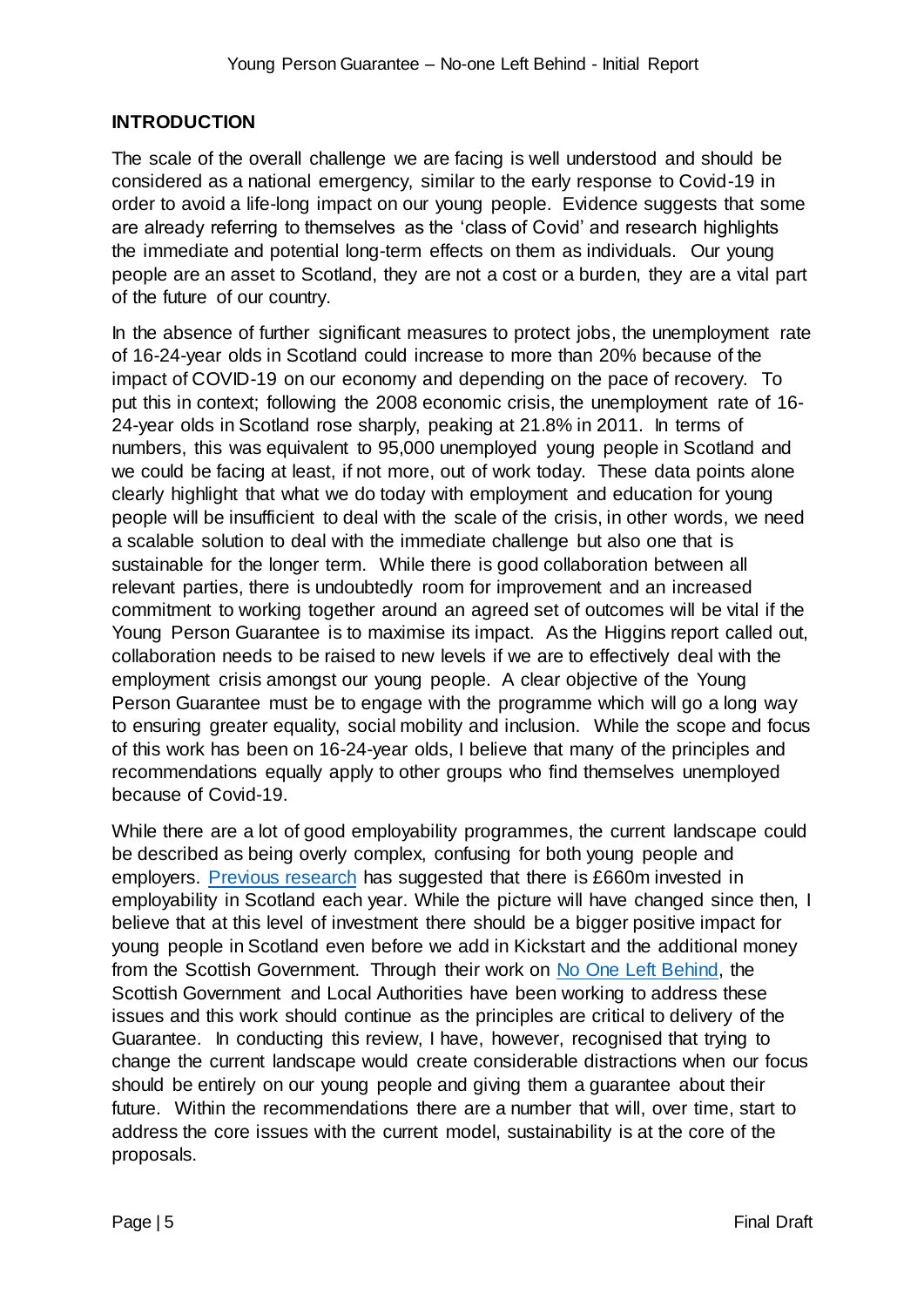What has also become clear as I have conducted extensive research and stakeholder engagement is the alignment with other similar reviews, for example, the report from [the Enterprise and Skills Strategic Board](https://www.gov.scot/publications/report-enterprise-skills-strategic-board-sub-group-measures-mitigate-labour-market-impacts-covid-19/) or the [Hunter Foundation](https://www.thehunterfoundation.co.uk/response-to-benny-higgins-economic-recovery-report/) response to the [Higgins report.](https://www.gov.scot/publications/towards-robust-resilient-wellbeing-economy-scotland-report-advisory-group-economic-recovery/) Also, there are already other recommendations that exist that would form part of the Young Person Guarantee, for example, the recently completed review and recommendations on a Volunteering programme for Scotland.

So, the scale of the response needs to be considerable and the response needs to cover a variety of areas including:

- 1. Stimulating the demand-side of the labour market.
- 2. Being truly inclusive so no one is left behind, including those who were already further from the labour market prior to the impact of Covid-19.
- 3. Keeping it simple for both young people and employers, this response needs to be employer led.
- 4. Aligning with the future economy of Scotland particularly across economic policy, education at all levels and employer requirements.
- 5. Ensuring good quality and fair work for all.
- 6. Supporting the ambition of Scotland to become a net zero economy.
- 7. Simplifying the current employability landscape including governance and measurement.
- 8. Significantly improving collaboration across key stakeholders.
- 9. Ensuring the right level of education for students that is better aligned to the needs of Scotland's economy and covers all Colleges and Universities and actively embraces blended learning.
- 10.Engaging with the UK government and their programmes, with an aim to providing a seamless set of interventions that complement each other and where possible are free from political interference.

To develop a strategy to start to address the scale of this challenge, it is important to have a clear ambition and a supporting set of principles that underpin the recommendations. The ambition and principles detailed have been through review and refinement with a broad range of stakeholders covering all the key groups who would be involved in delivering the recommendations.

Fundamentally what is at the heart of this response is that 'connection to work and/or education is a good thing and should always be the number one aim'. The consequences of not having young people attached to work or education are considerable and ultimately result in increased costs elsewhere in the public sector system, not to mention the wider societal impacts, for example, the impact on the mental health of our young people. The Young Person Guarantee needs to be viewed as an investment in the future of Scotland and not a cost. Work and education have so many positive direct and indirect outcomes ranging from the individual feeling valued, contributing to society, the potential to earn and enhance self-esteem and self-worth. In other words, we should do whatever it takes to keep young people connected to work and education, including addressing pre-existing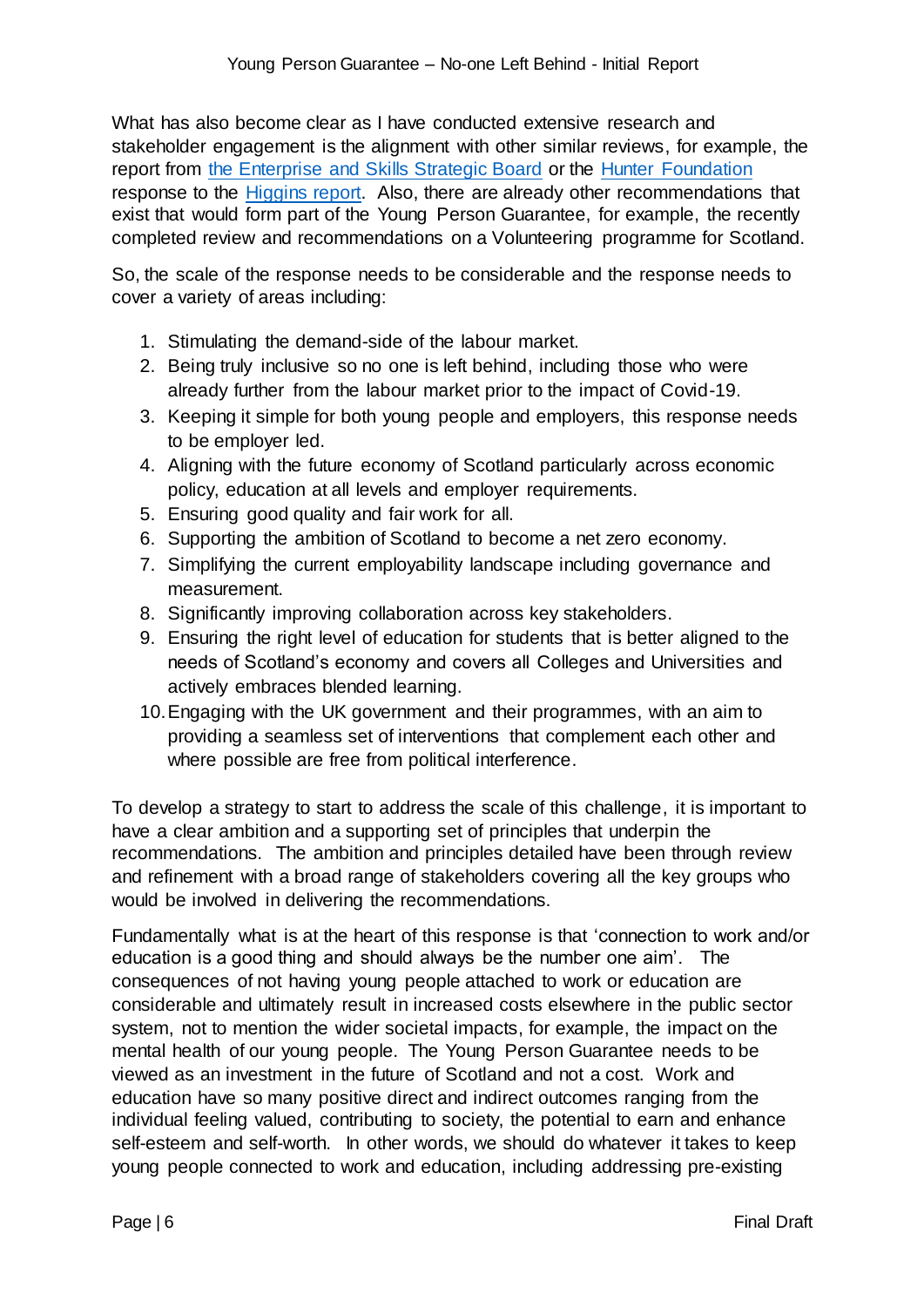inequalities faced by young people from minority ethnic backgrounds, young disabled people and young women and girls. The alternative to this would be thousands of young people being unemployed. This, with the associated direct and indirect cost to society would be catastrophic for Scotland.

Finally, the ambition and principles are deliberately very stretching, they need to be given the long- term negative impact Covid 19 will have on young people and the wider economy.

#### **Ambition**

Within 2 years every 16-24 year old in Scotland will either be in paid employment for a period of between 12 and 24 months, enrolled in education, actively involved on an apprenticeship or training programme, or engaged on a formal volunteering or supported activity programme.

### **Principles**

- $\triangleright$  We will be relentlessly focused on the young person and recognise their personal needs and situation.
- $\triangleright$  We will eradicate 'in work' poverty for 16-24-year olds.
- $\triangleright$  We believe young people are better paid to work than be paid to be unemployed.
- $\triangleright$  We view work as an economic and social stabiliser that helps address the inequalities in Scotland's economy and society.
- $\triangleright$  We will work with secondary education, Universities and Colleges to ensure our young people receive the right education that is aligned with the future needs of the Scottish economy.
- $\triangleright$  In partnership between the private sector, third sector and public sector we will have a real focus on those young people for whom employment opportunities are far harder to sustain, ensuring they are not left behind and giving them every opportunity in life.
- $\triangleright$  We will leverage the totality of the DYW framework to avoid creating any new bodies to oversee the Young Person Guarantee and we will simplify the existing employability landscape.
- $\triangleright$  We will have a consistent strategy, plan and outcomes framework for Scotland, including alignment to the National Performance Framework and accept implementation is best led at an appropriate level to take account of geographic, economic and demographic differences.
- $\triangleright$  We will ensure that the Young Person Guarantee is aligned to the skills need for Scotland's future inclusive and environmentally focused economy.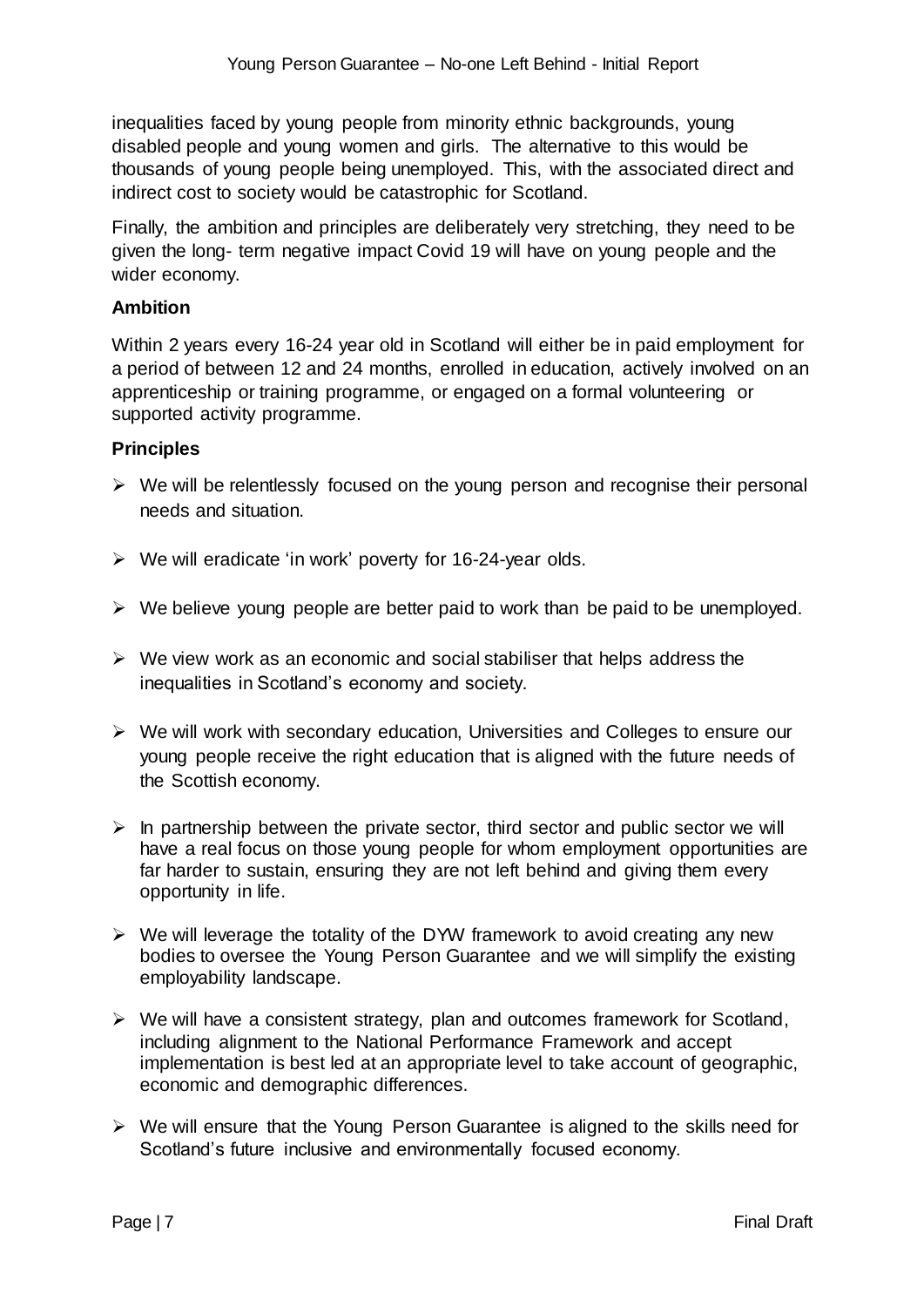$\triangleright$  We will ensure that the Young Person Guarantee will provide 'real' experience focused on building sustainable skills to enhance future employment prospects.

It is important to appreciate that the recommendations in this report aim to address both the immediate crisis but also recommend changes that will create a more sustainable, simpler and more effective employability model for our young people for years to come. In other words, the full impact of these recommendations will only be achieved if they are implemented collectively.

### **WHAT IS THE YOUNG PERSON GUARANTEE?**

I was asked to take on this challenge due to the work I did on the Edinburgh Guarantee. In 2010 the definition of the Edinburgh Guarantee was simple; we would guarantee every young person in Edinburgh aged between 16 and 25, who was not in a 'positive destination', a minimum of 6 months' work experience. In many ways that was not particularly ambitious, however, there was no money invested other than what companies did to provide the work experience.

The Young Person Guarantee will be the umbrella that sits above ALL programmes for young people, it is the single portal and brand, the simple journey for young people regardless of their circumstances when aged between 16 and 24. It is vital the Young Person Guarantee is not viewed as 'yet another new initiative' being added to a long list of other employability initiatives. There needs to be a long- term commitment to the Guarantee if it is to fundamentally change the employability landscape for our young people and deliver a more fair and inclusive economy for all. Gaining cross party support for the Guarantee has been a priority since the beginning, and I am currently engaging with all the opposition parties on this. I would also add that while the specific brief for this work was our young people, I strongly believe the ambition and many of the principles could also apply to other groups in Scotland whose employment prospects have materially been impacted due to Covid.

While there are many successful programmes and initiatives in employability, there is a recognition that the current landscape is complex, inefficient and confusing to young people and employers. In meetings with all stakeholders this has been heavily reinforced. That said we/I cannot start from a blank sheet of paper given what we are facing in to. We should continue the reform work already underway and we need action now. However, I am pointing out the issues with the current landscape and areas that need improved, changed or removed in order to make the Guarantee sustainable.

To define the 'What' we need to consider it in the context of 4 destinations albeit not mutually exclusive as people could move between them. They are:

- 1. School, College, University or a combination.
- 2. Apprenticeship covering FA, MA and GA
- 3. Employment either direct or indirect through the support of the third sector, this also includes work experience.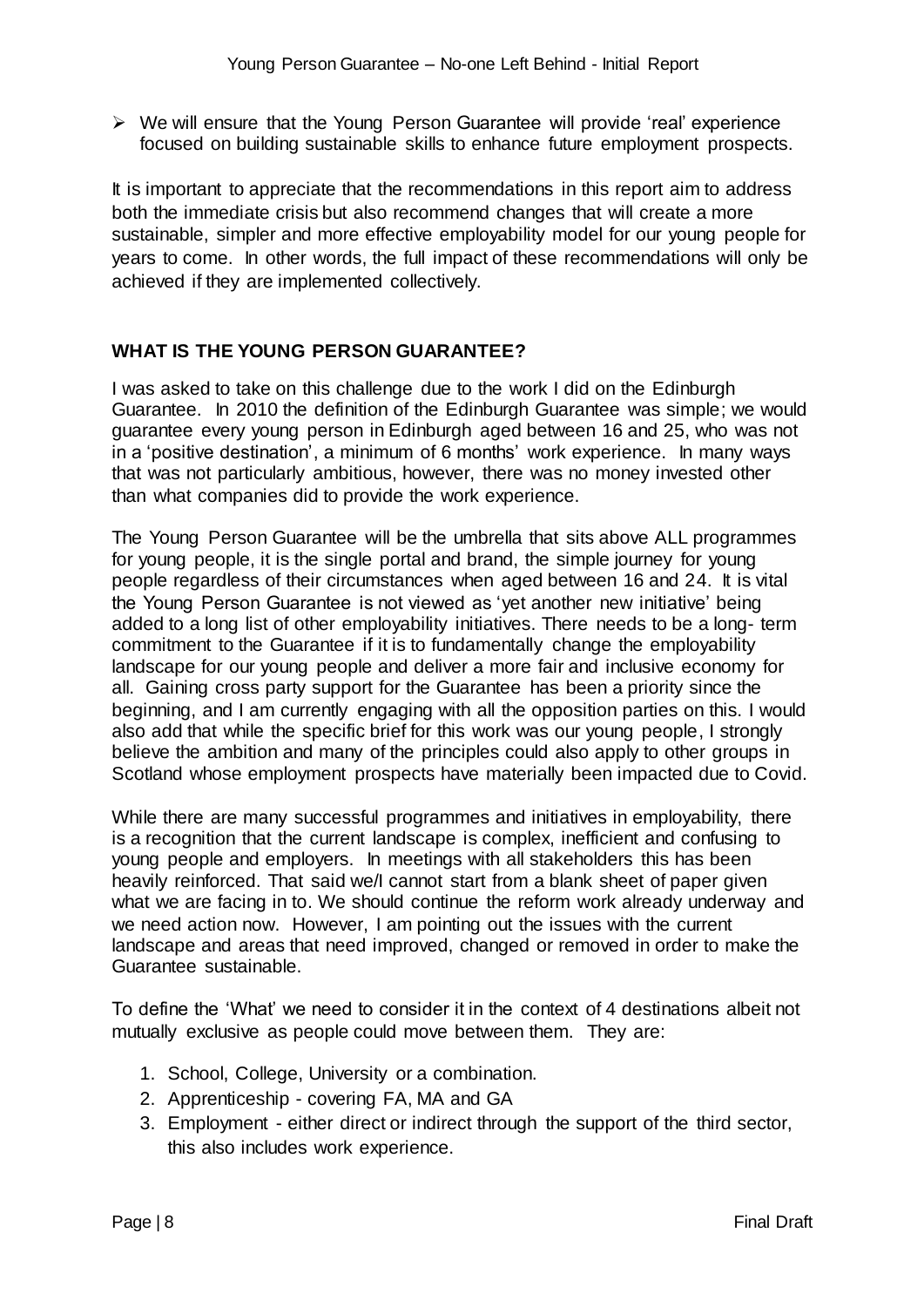4. Volunteering, training or supported activity (it is important the DWP accepts that volunteering, training or supported activity helps young people find work, and their benefits should not be affected).

# **YOUNG PERSON GUARANTEE**

**We will GUARANTEE every young person aged between 16 and 24 in Scotland, the opportunity, based on their own personal circumstances and ambitions, to go to university or college, an apprenticeship programme, training, fair employment including work experience or participating in a formal volunteering programme.**

This needs to be bold, it will of course never be completely achieved, we never quite achieved it in Edinburgh, but it sends a very clear commitment, a guarantee.

Personally, I am an enormous advocate for the Living Wage and if we were in a better economic environment, I would be proposing a move towards the Living Wage for all employment in Scotland. We are, however, well aware of the economic challenges facing the majority of businesses and the overarching priority must be to maintain as much employment as we have and create new opportunities that keep young people connected to work or education. Eradicating 'in work' poverty for young people is a core principle, and in my recommendations I am clear that jobs that are being created must come with a stated commitment from the employers to move to the Living Wage within an agreed time period, which will coincide with the economic recovery.

So, in summary, the Guarantee should be the single point that draws together all the various employability Guarantees including the UK Government Kickstart programme into one place for our young people and employers. A clear message from all stakeholders but particularly employers was to ensure the Young Person Guarantee was the 'umbrella' that brought all other initiatives together and in particular Kickstart. Kickstart is worth up to £230m to Scotland and comes with additional work coaches as part of that investment. As I reference later in the report, for both our young people and employers, it is vital that access to the Guarantee is simple and efficient so engagement and collaboration with DWP will be really important to achieve that goal. As stated in the principles, I want to keep this simple for both young people and employers, and given the complexity of the current landscape, the Guarantee can play a key role in simplifying this position. A simple analogy would be the Guarantee would work initially like an 'aggregator web-site' and by doing so would be able to deliver against the commitment.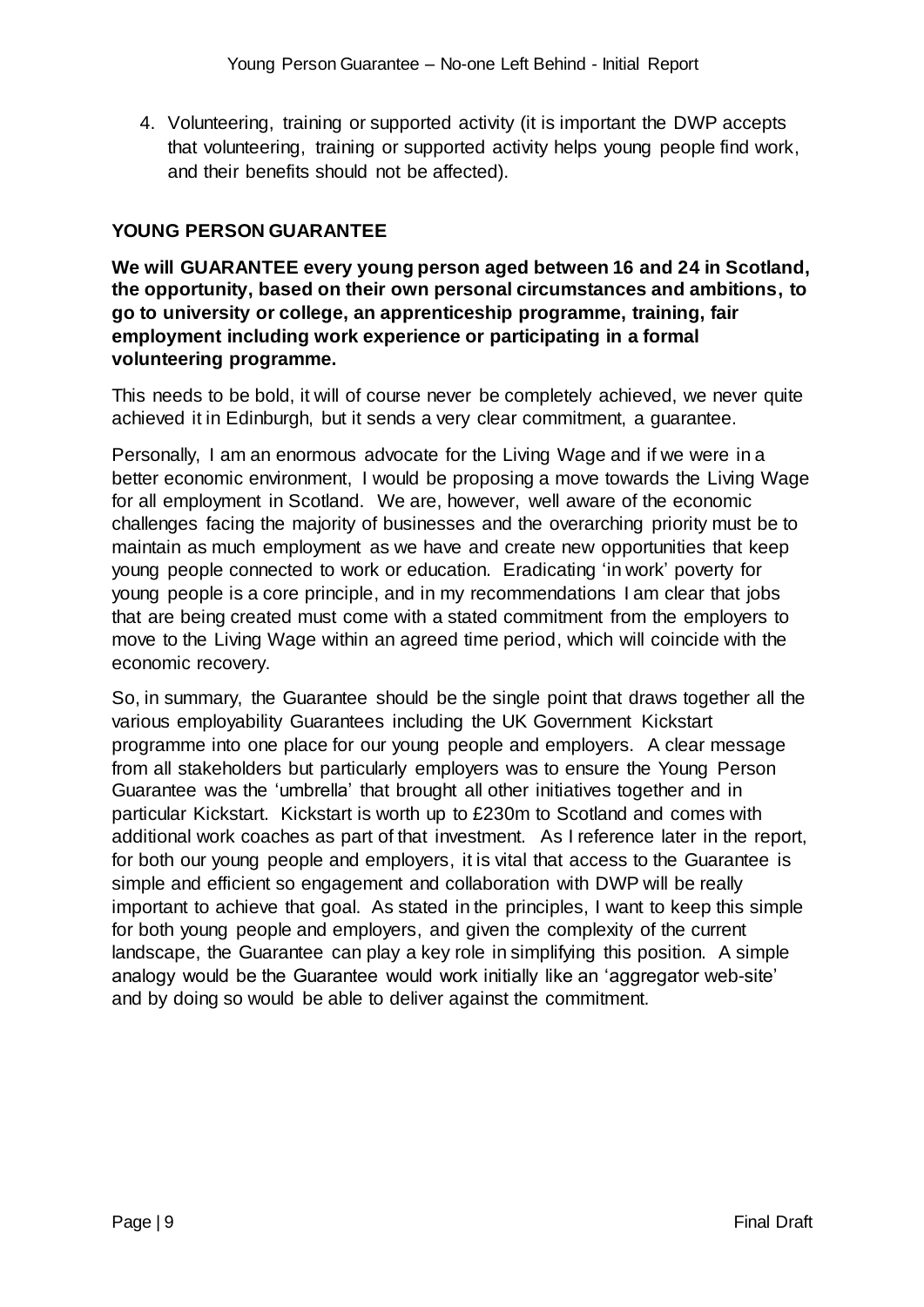# **HIGH LEVEL RECOMMENDATIONS**

There are a number of recommendations in the following sections and it is fully recognised that not all of these recommendations can be progressed immediately. I have therefore grouped the recommendations using the following criteria:

- Start immediately - recommendations that should be started now to make an immediate impact

- Start in 3 - 6 months – important recommendations, however, these can be started in 3- 6 months' time but should not be deferred indefinitely.

As mentioned above, it is important that all these actions are completed in order to deliver a sustainable employability framework for our young people. I received a very clear message from the majority of stakeholders that the Young Person Guarantee should not have an end date, it should be the way we manage youth employment in Scotland going forward.

#### **Section 1 – The Young Person's Journey**

To ensure the Young Person Guarantee is simple for young people and businesses to engage with, the current employability landscape must be simplified and greater impact must and can be achieved from the current level of investment. It is recommended that this journey is co-designed with young people using third sector organisations like Young Scot, Princes Trust, Action for Children, Career Ready and Barnardo's. The most important aspect of the implementation is to be clear on the young person's journey from S4 until they reach 24; what are their options, choices and pathways, in other words what does the 'Guarantee' mean in practice. In addition, the roles and responsibilities of all groups and stakeholders must be clear to avoid confusion and duplication. There is a clear need to align with the work already underway on [No One Left Behind](https://www.gov.scot/publications/one-left-behind-review-employability-services/) and [16-24 Learner Journey Review](https://www.gov.scot/publications/15-24-learner-journey-review-9781788518741/) with particular reference to Key Priority 1 – Information Advice & Support – making it easier for young people to understand their learning and career choices at the earliest stage and providing long-term person-centred support for the young people who need this most. Work should start immediately on mapping the Young Person Journey for the Guarantee.

There are two core elements to ensuring the Guarantee is sustainable and they are around supporting young people throughout their journey. The complement of that is the provision of career advice and insight for our young people and the second is the support the third sector and equalities experts can play in supporting our young people in school, moving out of school and into work/education. One of the successes in Edinburgh in 2010 was the partnership with third sector organisations in the delivery of the guarantee.

 $\triangleright$  Throughout the stakeholder meetings, a common theme was around the provision of career advice and insight to young people from early years through higher and further education. The message was simple, it is currently inconsistent and is influenced by many differing factors. If the Guarantee is to have a long-lasting impact on our young people and they are to receive the quality of advice to help them with choices and decisions they will need to make,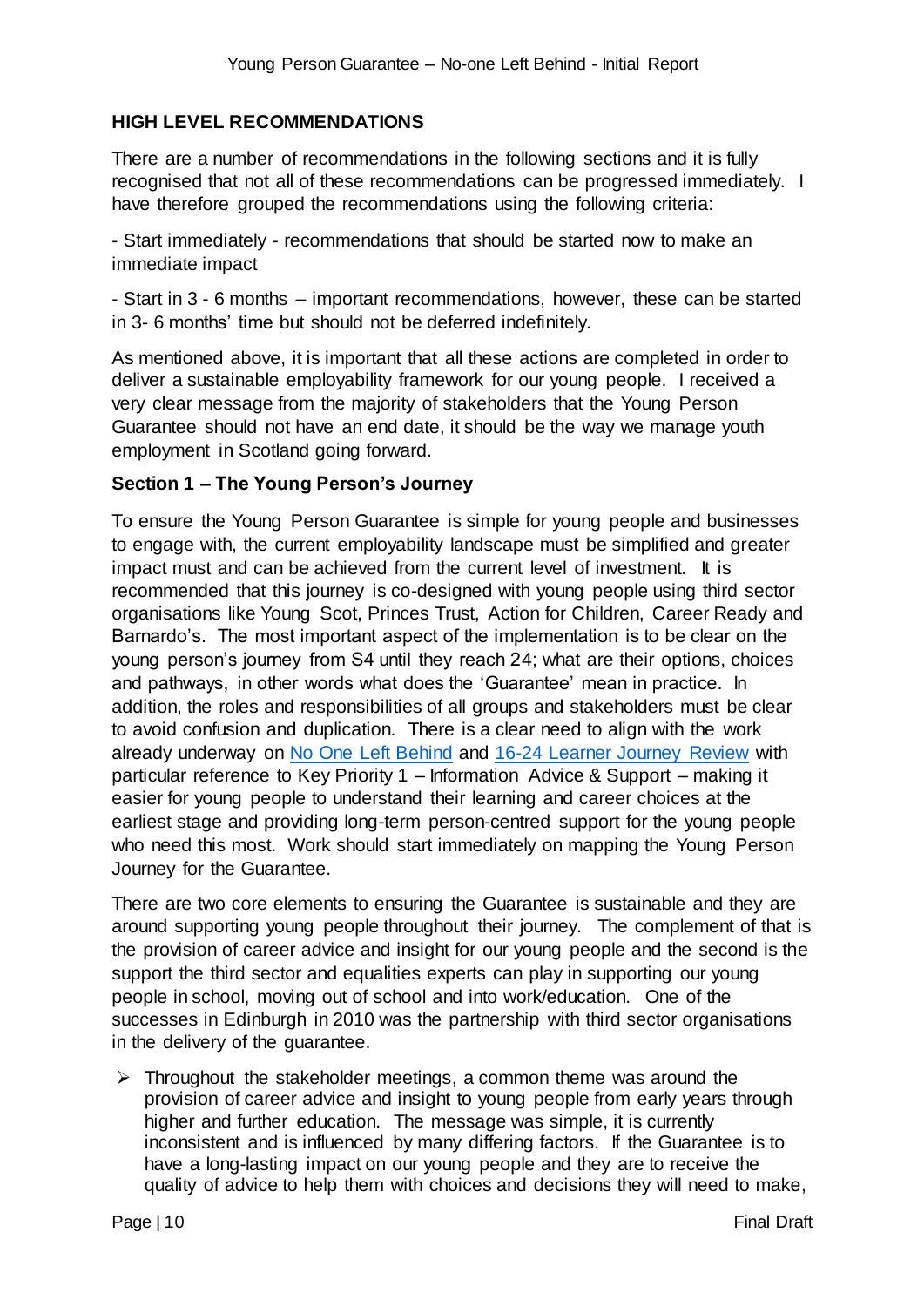then addressing this issue is important. This will form the foundation on which the Guarantee will be based.

The Scotland's Careers Strategy: Moving Forward report has just been completed and it is recommended that under the leadership of SDS, an implementation plan is developed to take forward the recommendations. In addition, SDS should be asked to consider how best a career advice service could operate from early years right through until a young person enters employment. This would also start to address the long term issue of how best to give young people the insight to what the economy of Scotland is likely to need in the future and how that might influence their decision around career paths. For example, we know there is already a shortage in areas such as digital, cyber, AI etc and these skills and careers will be increasingly important. Having that quality career advice earlier would go some way to helping young people with their decision making.

Finally, the third sector already plays a vital role in helping young people in school and their options for when they are leaving school. In considering how best to develop that end to end career service SDS would be asked to collaborate and work with the third sector so their services are an integral part of the model. This would also allow the development of the service to be based on what our young people would look for from such a service, in other words a codesign approach. **Start within 3 to 6 months.**

 $\triangleright$  Through engaging with SCVO, contract with a small number of third sector Scotland-wide organisations to establish an eco-system that supports young people from all backgrounds 'in school', 'moving from school' and 'into work' (note there already exists examples of this e.g., St. Roch's secondary school). These national led third sector organisations would also engage with other local third sector organisations to ensure the eco-system works in the region. This approach would also align with the proposed governance model detailed above. **Start within 3 to 6 months**

# **Section 2 - Strategic**

- $\triangleright$  A consistent theme throughout my extensive stakeholder engagement has been the need to better align education provision at all levels with the future economic strategy for Scotland with the needs of employers. This of course is not a new challenge but it has now become an imperative to solve. The benefits of bringing clarity to this question should not be underestimated as it will allow us to better educate and develop sustainable skills in our young people which are valuable to them and Scotland. The recent Logan Report highlighted the need for upskilling/training for the technology sector in Scotland given its importance to the future economy. The acceleration to becoming a more sustainable economy that covers all sectors means it is vital this collaboration across government, education and employers starts immediately. It is my recommendation that DYW would be best placed to lead on this and should be invited to start this as a matter of urgency. **Start immediately**
- $\triangleright$  Ensure that the UK Government, Scottish Government and Local Authorities work together to ensure seamless alignment between the Kickstart programme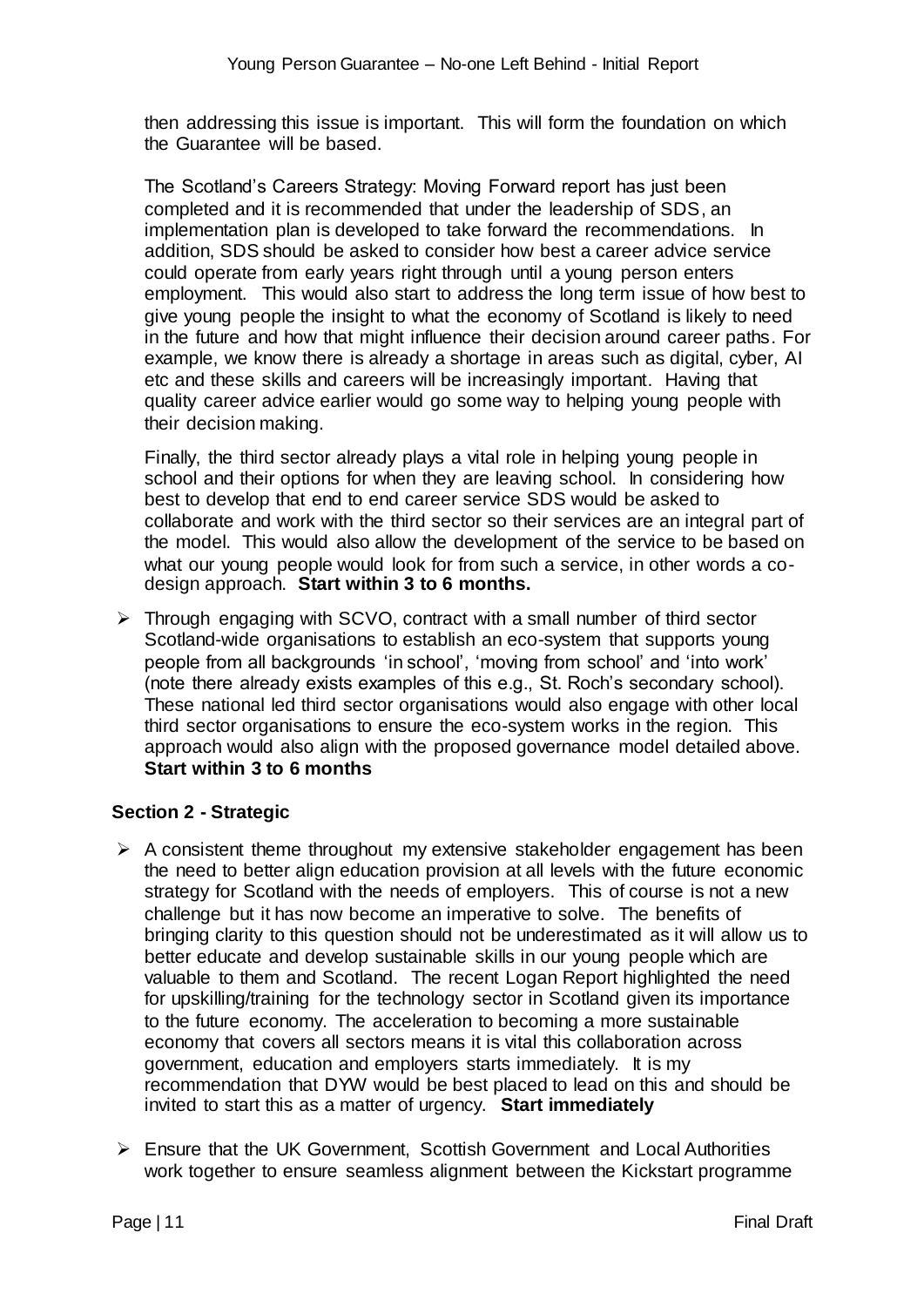and the Young Person Guarantee. There can be no overlap or competition between Kickstart and the Young Person Guarantee, instead the Guarantee must build on the UK government investment and enhance the offering to young people. We also need to ensure there is no competition, overlap or added complexity at a local level between employability programmes. The direction must be to have all investments sit under the Young Person Guarantee umbrella to deliver a seamless journey for our young people and employers. **Start immediately**

- $\triangleright$  Invite SDS to conduct an analysis to gain a better understanding of the sectors, including the public sector, that will be continuing to thrive and grow, those sectors that are less/marginally impacted and then the sectors that are most impacted so we better understand where the opportunities for young people could be stimulated. This analysis could also help increase alignment between the provision of college and university courses and the needs across Scotland more locally. There already exists excellent regional and local data from SDS however its use is inconsistent. With the governance structure detailed later in the paper, a core part of making that operate effectively will be using the data to make decisions to address regional and local economies. **Start immediately**
- $\triangleright$  Carefully consider the different groups of young people who are affected by the impact of Covid-19 to really understand their starting point, their concerns, aspirations and what choices/options they see in front of them. There are many third sector organisations, for example, Young Scot, Robertson Trust, Career Ready who could support this work. As we start to action the recommendations in this paper I also believe it is important we maintain regular engagement with young people to understand the impact the Guarantee is having on their lives day to day so we can make changes quickly to address any challenges. **Start immediately**

### **Section 3 - Stimulating the Demand-side in the labour market and retention of existing jobs**

The single most important immediate action is to stimulate the demand side in the labour market. The following are a series of recommendations which would drive demand. Given the scale of the crisis, state intervention will be required to support many of these recommendations.

 $\triangleright$  For the young people who need help the most, implement a model where government will pay 50% of the wages for 18 months and the SME or third sector organisation who would employ the young person pay the remaining 50%. This 50/50 model would be a true partnership and would be a much better use of public money than paying young people to stay at home. It would also have wider positive effects on society more generally and reduced costs on other areas of Government. There would be a requirement for the SME and third sector organisation to commit to pay the Living Wage at the end of the 18-month period. This can be supported by the recently announced [Job Start Payment](https://www.mygov.scot/job-start-payment/) to support entry into employment. Scottish Government and Local authorities should work together quickly to cost and establish how such a model could work through existing mechanisms and powers. **Start immediately**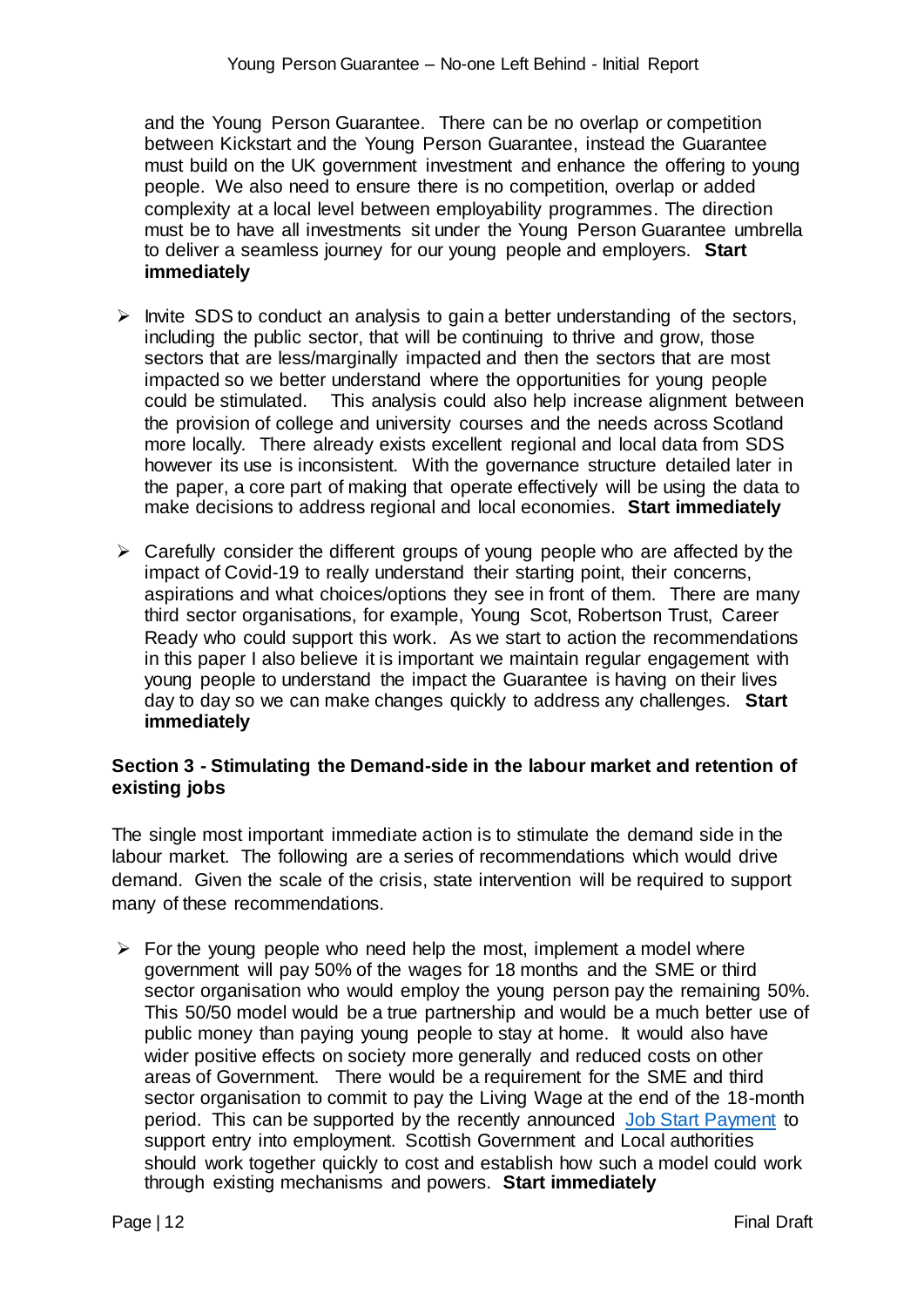- $\triangleright$  In partnership with employers, in sectors who are less impacted (e.g., life sciences, financial services, software engineering, utilities), encourage them to create more opportunities for young people. To date SSE, Scottish Power, SFE, ABI, Standard Life Aberdeen, Cap Gemini, Weir Group, Scottish Water and Forth Ports are all considering how they can become early adopters of the Guarantee. There are good examples of business clusters being established where companies from similar/related sectors come together and form a very clear skills, employment and careers agenda. Two notable examples are SFE and Scotland IS where working with their members they are driving forward a progressive skills and careers agenda for young people in their sector. This also very often involves the cluster working effectively in partnerships with schools/colleges/universities and SDS in developing programmes to encourage young people to consider careers within that sector. Consideration should be given to build on these good examples of cluster collaboration particularly in sectors that will be important for Scotland's economic future. DYW, SDS and all employer groups should be asked to call upon businesses across their networks to support the Guarantee and do all they can to create opportunities for young people. **Start immediately**
- $\triangleright$  Public sector can be a driver of demand through existing vacancies but also at a local level LA's must create a number of roles/jobs as part of the Guarantee. Local Authorities would also act as a conduit with all other public bodies in the region, in conjunction with this we recognise the unique and important role that the NHS plays as a major local employer and will work to align any offer with their provision. **Start immediately**
- $\triangleright$  Some of the hardest hit sectors are leisure, tourism, hospitality, retail where traditionally young people, people from minority ethnic backgrounds and women have secured jobs. A real driver of business in these sectors is consumer spending and it is vital for these small businesses that this employer driven business recovers as soon as possible. Taking account of the impact of Covid-19 on the world of work, the need for employers to embrace much greater flexibility and significantly increased safety for employees we should encourage working models that allow people to return to their place of work, when it is safe to do so, to stimulate consumer spending in these hardest hit sectors. **Start in 3 to 6 months**
- $\triangleright$  In rural economies, look to build on the success of the SDS apprenticeship programmes where businesses who would not normally have taken an apprentice full-time come together as part of a group who share an apprentice, in other words a co-operative type model. There are good examples of where this has worked well in farming, forestry and hospitality but there is scope to scale the proposition. It should, however, be recognised that access to affordable public transport is a very real barrier so support to apprentices would need to be provided either through a subsidy or paying the Living Wage. **Start in 3 to 6 months**
- The SME sector comprises approximately 350,000 companies that employ 1.2m people and will, therefore, play a vital role in creating opportunities for young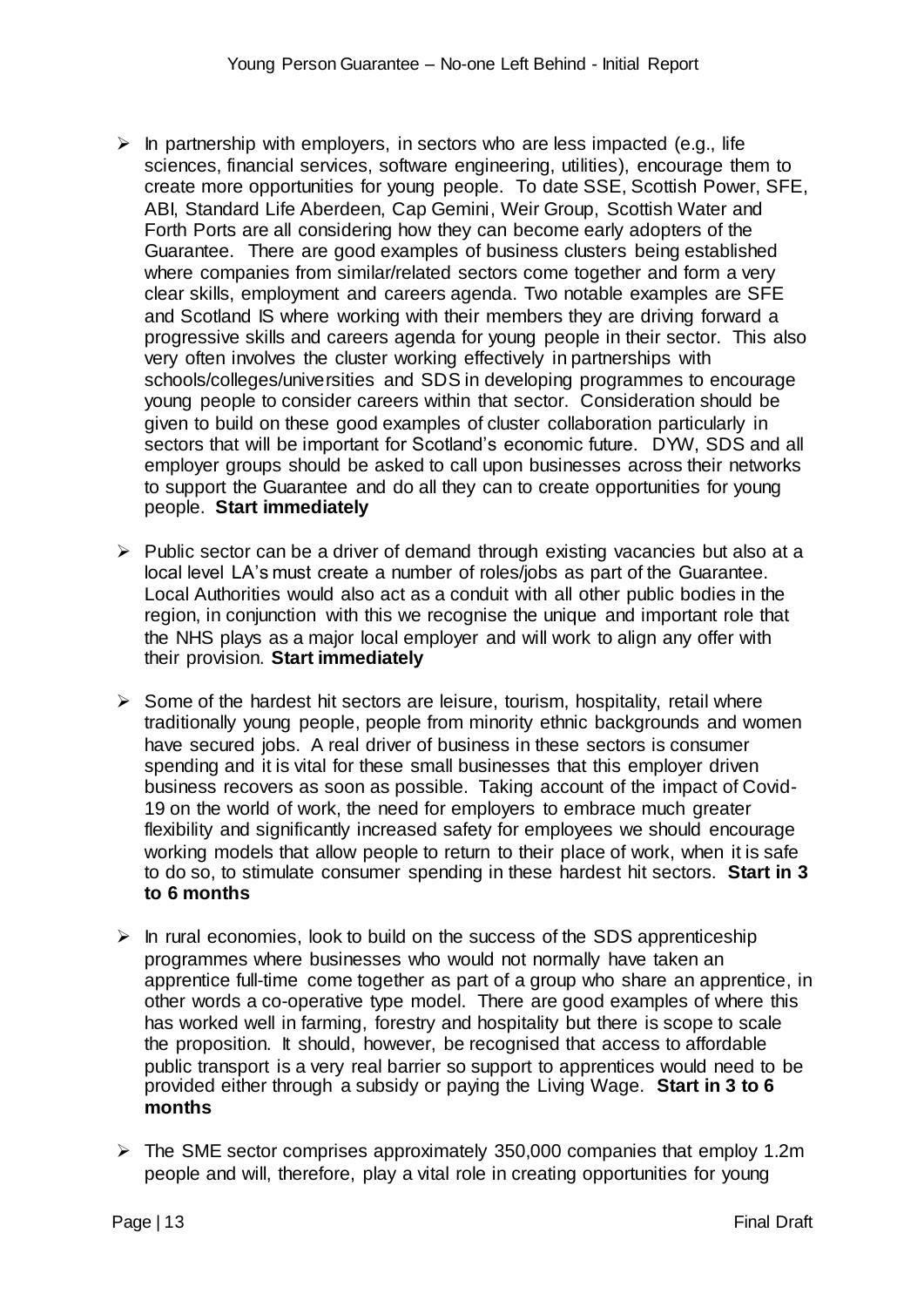people in Scotland. One of the successes in Edinburgh in 2010 was a simple message of 'if we can get 150 SME's all to take one young person then we make a big impact'. If we adopted a similar approach, if even 10% of SME's all provided one opportunity that equates to 35,000 jobs. During my conversations with both the Scottish Chamber of Commerce and the Federation of Small Businesses, we discussed creating 35,000 to 50,000 jobs within SME's in Scotland. They felt this is a challenge they could take forward with their members given the right financial support, however, they did stress the need to make the process simple unlike previous employability programmes which have turned off some businesses. Serious consideration should be given to provide some incentive for SME's who provide opportunities for young people for a minimum of 18 months and who also give a commitment to becoming a Living Wage Employer if they are not already one. This would also build on the Kickstart Guarantee at a UK level. **Start immediately**

- $\triangleright$  Acceleration of infrastructure projects. While this may not be a short-term driver of demand, acceleration will drive opportunities in the medium and longer term. Priority should be given to projects where there is a positive impact on the environment and promotion of Fair Work with this reflected in the community benefit clauses. **Start in 3 to 6 months**
- $\triangleright$  Explore the feasibility of increasing and redirecting places in universities and colleges to engage more young people in further and higher education, including post graduate degrees. (NOTE - need a decision on this quickly). The post graduate qualifications should be focused on skills aligned with the needs of the future economy. **Start immediately**
- $\triangleright$  Make sure that that the release of the City Deal money for infrastructure projects, particularly those projects with positive environmental impact, create sustainable good quality jobs for young people that provide fair work. **Start in 3 to 6 months**
- $\triangleright$  While recognising the positive impact the apprenticeship levy has had on the numbers of apprenticeships in Scotland with the vast majority being in the SME sector, we should look to encourage larger firms and the public sector to offer more apprenticeship opportunities. There remain several sectors where there is scope to do more. **Start immediately**
- $\triangleright$  Actively engage the investment management industry to support the funding of environmental and socially positive projects e.g., social housing developments which in turn creates employment. **Start in 3 to 6 months**
- $\triangleright$  Reduce/streamline regulation and planning permission for environmentally focused projects that create jobs. Also use the over-supply of young people to accelerate environmentally focused projects for example home insulation, charging points for electric vehicles etc. **Start immediately**
- $\triangleright$  Invite the third sector in partnership with a private sector business, for example, BT, to look at options to eradicate 'digital poverty' and thereby also creating jobs. This was also highlighted in the recent Logan Review. **Start in 3 to 6 months**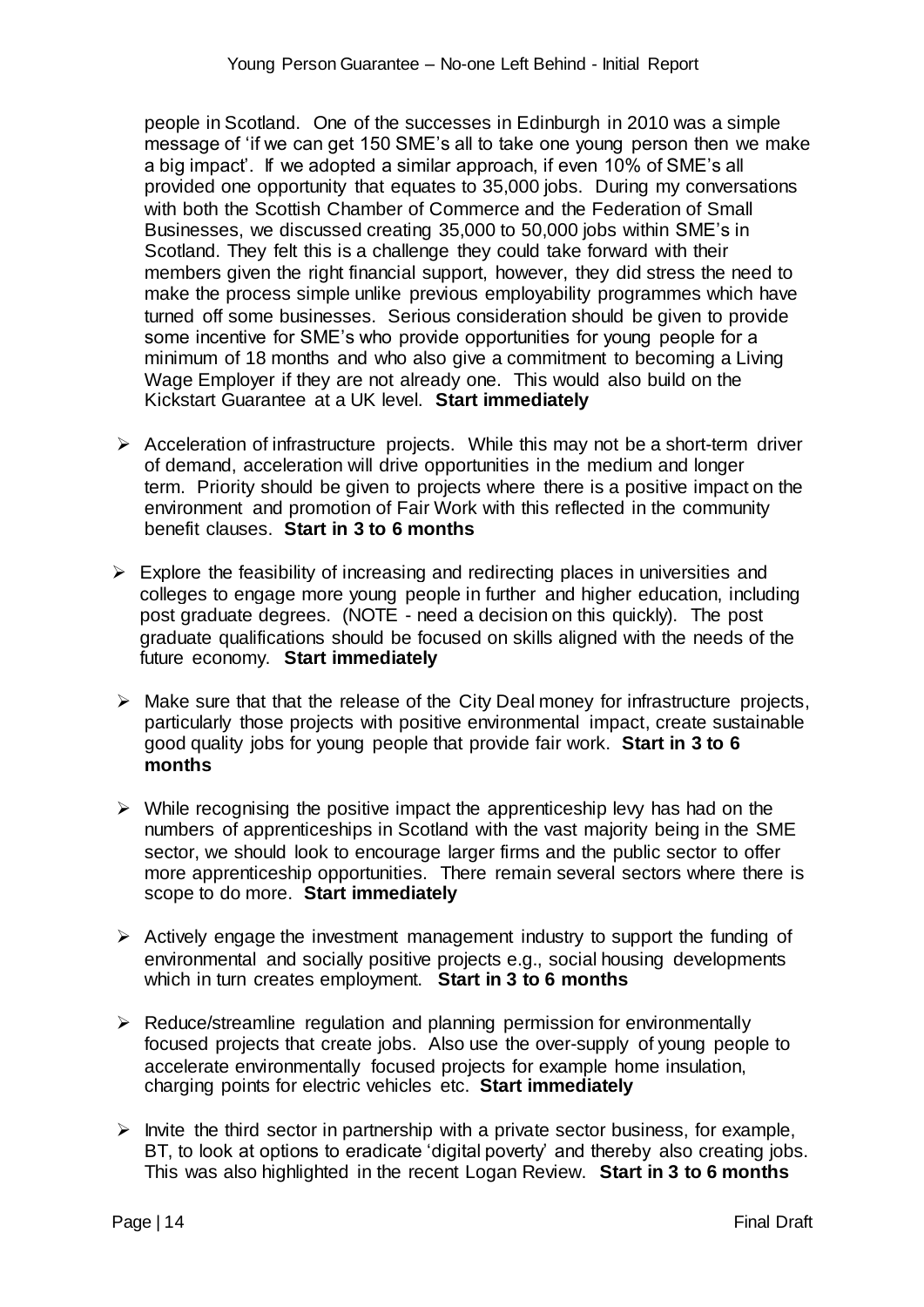- $\triangleright$  Volunteering has a key role to play in supporting the demand-side and it is recommended that the findings and recommendations from the recent VIP Volunteering report are adopted in full. The Social Enterprise sector also has a role to play in creating jobs that are also inclusive and fair and they should be approached to see how best they could support the guarantee and its ambition. **Start immediately**
- $\triangleright$  Starting with public sector procurement policy but subsequently reaching into larger private sector organisations, build a requirement into the supply chain that firms bidding for work have a commitment to the Young Person Guarantee and that there is clear evidence of progress in supporting young people into work and/or education. **Start in 3 to 6 months**
- $\triangleright$  The Health and Social Care sector already has thousands of opportunities/roles which could be used to support young people into employment, however, some key changes would need to be implemented including work on establishing clear career paths, enriching of current jobs to make them more attractive and better paid. Finally, Health Boards should establish relationships with SDS, Colleges or the Open University/Universities on the provision of apprenticeships and education. Encouragingly there was a strong appetite to do this amongst the stakeholders I spoke to and it is recommended that consideration is given as to who should take the lead in taking this opportunity forward. **Start immediately**

# **Section 4 - Governance**

As referenced earlier in the report, the current employability landscape, governance and processes are overly complex and confusing for both young people and employers. It is, however, recognised that we face an immediate crisis and, therefore, the Guarantee will initially have to work with existing governance models and stakeholders for a period of time in order to deliver for young people now. In order to make the Guarantee sustainable I do believe there is a need to transition to a simpler more streamlined governance model that would also have an explicit objective of dismantling some of the existing bureaucracy. A consistent theme from almost all stakeholder meetings has been a call for simplification.

 $\triangleright$  It is recommended that in line with the evolving DYW structure review, that we align the governance structure of the Young Person Guarantee to 6 'economic regions' all with an anchor employer who will also provide a senior business leader to act as Chair. The approach in Edinburgh in 2010 was very much based on a strong EQUAL partnership between the Local Authority and business with one key anchor employer working in collaboration with other employers/business groups, all aspects of education, public sector, third sector and equalities experts. What I am proposing for the Young Person Guarantee is each Board would have representation from Local Authorities, other employers/employer groups, DWP, third sector, education providers and SDS. With respect to the third sector representation, SCVO would be asked to nominate who should sit on each Regional Board from its membership to act as the anchor charity for that region and they would then engage at a local level to align charities around the delivery of the Guarantee. This would allow implementation, where appropriate,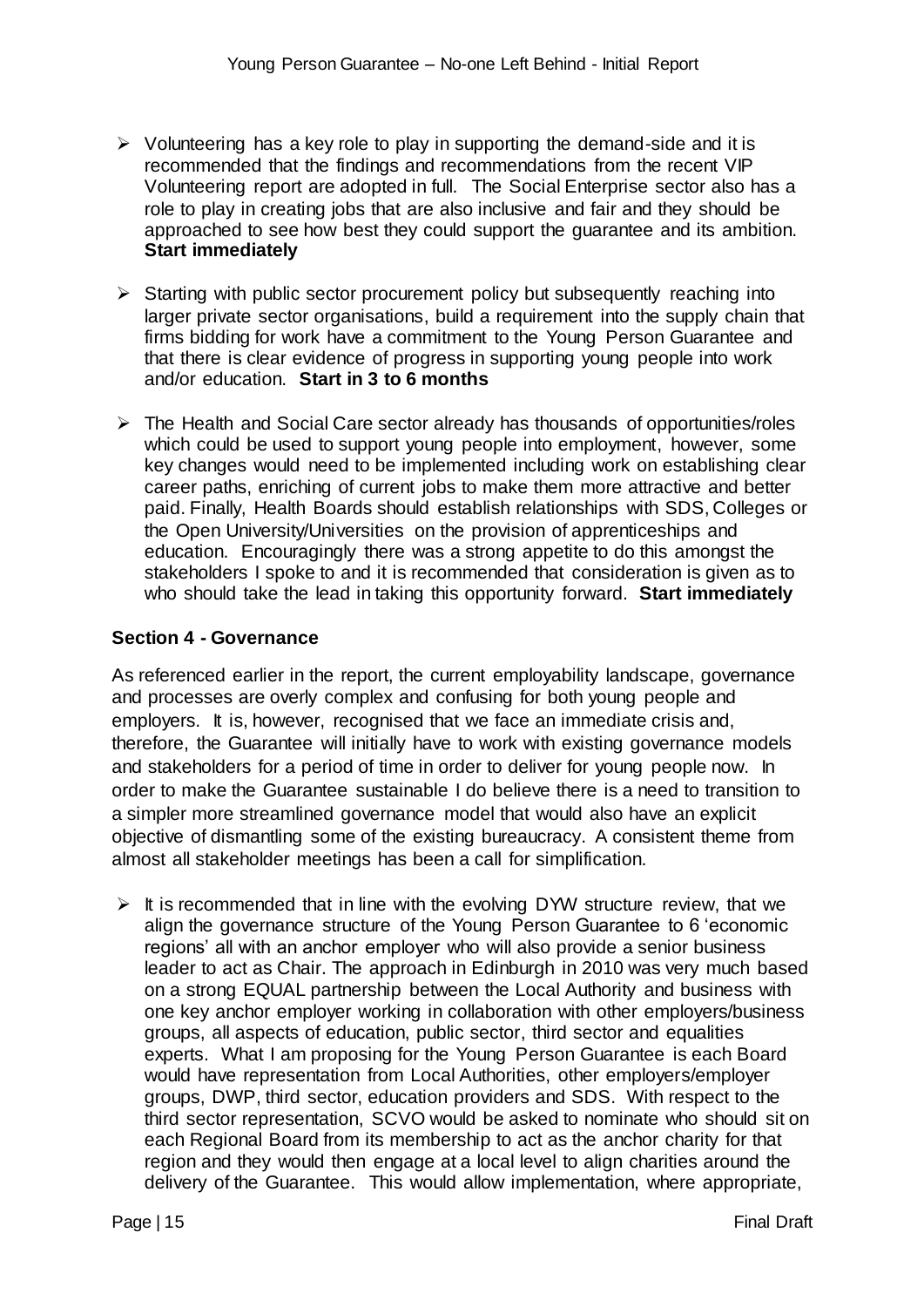to happen at a 'region' level but also at a Local Authority level within the region. The Guarantee must be flexible to meet the specific needs of different geographic regions and ensure compliance with local governance. Its recognised that this approach would extend the remit of DYW, however, to ensure there is no structures/bodies created DYW is the natural group to take forward many of the recommendations in this report. **Start in 3 to 6 months**

- $\triangleright$  The economic region structure would be charged with setting clear targets against an agreed set of outcome measures which are aligned with the ambition, principles and plan for the Young Person Guarantee. They would also oversee and work with the local Regional Economic Partnership groups to again ensure alignment around outcomes and how funding is allocated. **Start in 3 to 6 months**
- $\triangleright$  Chairs of all the 6 regions would meet regularly with the Cabinet Secretary, nominated leaders from the four opposition parties, a senior business lead from the private sector, representative from DWP and the Chair of DYW together with SOLACE. **Start in 3 to 6 months**
- $\triangleright$  Create a single set of outcome metrics to measure the effectiveness of the Young Person Guarantee. Like the execution of a corporate strategy, have a cascade system across the 6 regions that provides a single source of the truth to measure success. To date there are too many measures, applied inconsistently across various groups/bodies and duplication of measurement. **Start in 3 to 6 months**
- $\triangleright$  Engage with DWP to address the current data issue of not having full information for young people claiming Universal Credit. Make the investment to address this issue. **Start immediately**

# **RISK AND MITIGATION**

The key risks are:

1. The impact of Covid on the employment or education prospects for young people is greater than forecast

#### *Mitigation - be bold with the ask in terms of opportunities and jobs, make sure the Guarantee can be scaled.*

2. There is a resistance to moving to the new simplified model by certain groups or bodies.

*Mitigation - constantly reinforce the message that the most important person in all of this is the young person and their future and everything else just enables the Guarantee to be delivered.*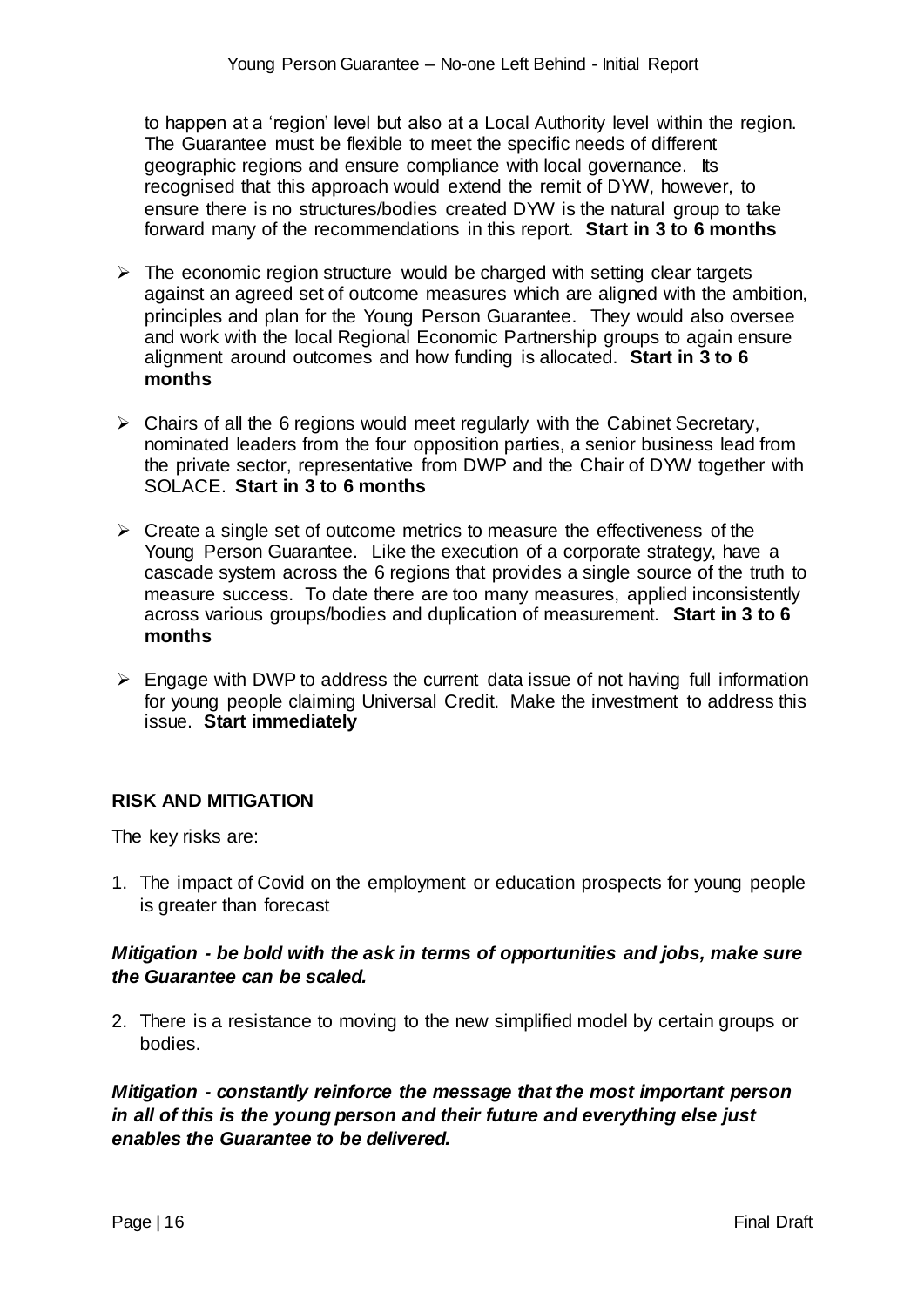3. Kickstart becomes a separate or loosely connected programme rather than part of the Young Person Guarantee for Scotland.

#### *Mitigation - regular and consistent engagement with DWP to ensure alignment.*

4. There is insufficient pace to start implementation resulting in the Guarantee always being behind the need.

# *Mitigation – Clear ownership and accountable person - be clear on the shortterm actions needed to start the Guarantee and focus on rapid execution of them. Effective leadership from all stakeholders to challenge any barriers that arise.*

5. Despite the demand-side recommendations, opportunity creation just simply does not match the need of the young people.

# *Mitigation - ensure the financial support and other actions necessary to deliver the demand-side stimulus gets to the point of need quickly and with minimum conditions and rules. Make it simple for all employers of all sizes to engage with the Guarantee and as a result create peer pressure to come forward with more opportunities.*

6. The financial challenges for Colleges and Universities results in sustainability issues.

#### *Mitigation – Currently under discussion*

7. Time taken to adopt and implement some of the more radical solutions leads to loss of impact and delay in delivery

# *Mitigation - through the development of a robust implementation plan challenge all parties to move at pace with delivery, be challenging with timescales.*

8. Failure to agree with UK Government/DWP on how the Young Person Guarantee will wrap around the Kickstart programme.

#### *Mitigation - regular and consistent engagement with DWP to ensure alignment.*

9. There is insufficient clarity about funding streams

#### *Mitigation - work across Scottish Government to 'follow the money' to ensure transparency of where the money is allocated and the outcomes we expect.*

10.There is insufficient flexibility and longevity/stability with the current 3rd sector contracts in place to allow the sector to build the capability to support the Guarantee.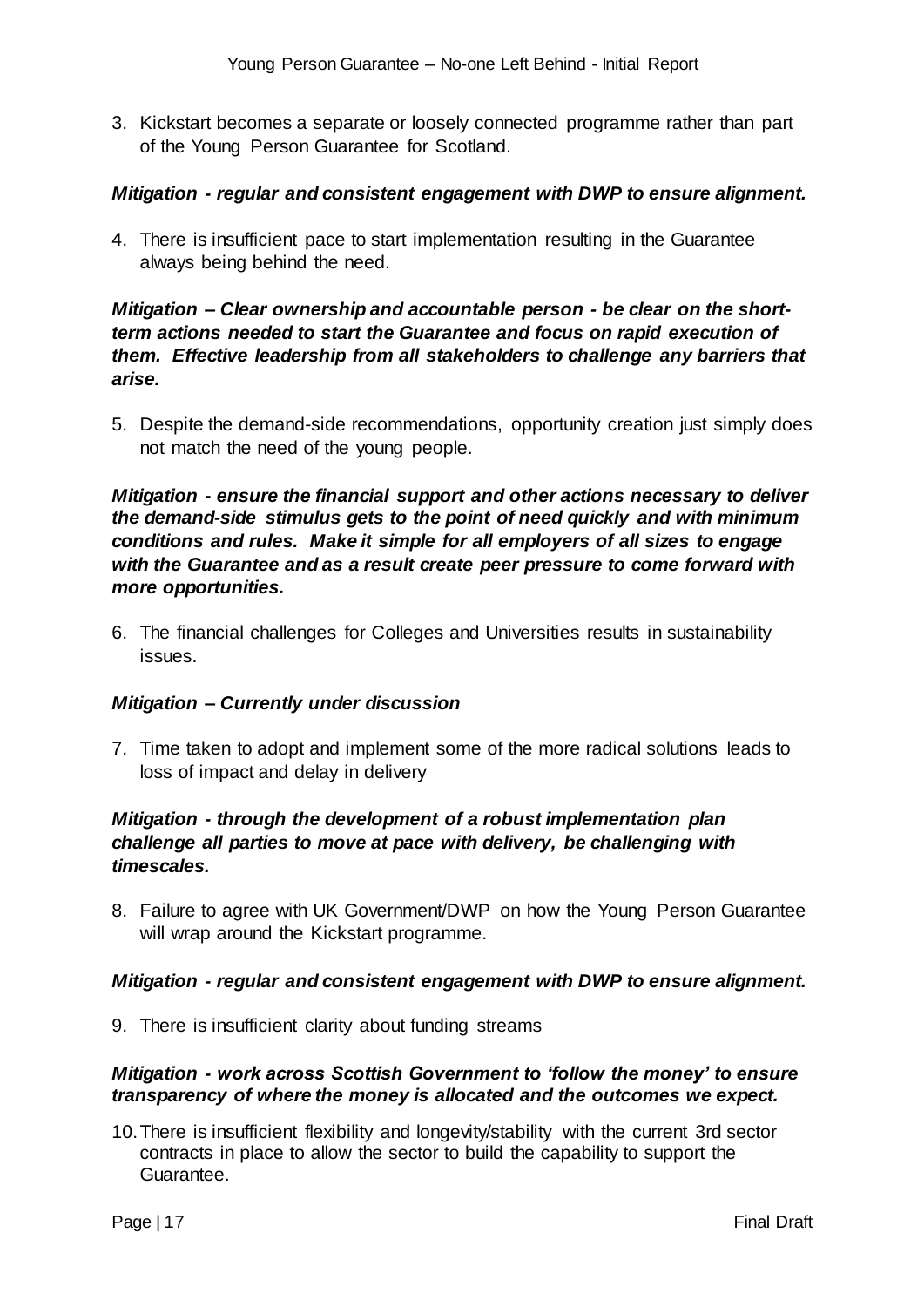*Mitigation – extend/renew existing contracts for a minimum of 2 years to align with the Young Person Guarantee Ambition timescale.*

#### **NEXT STEPS**

The next steps are:

- $\triangleright$  Continue to engage and re-engage with key stakeholders to test the recommendations.
- $\triangleright$  Continue to aim for cross-party support for the Young Person Guarantee.
- $\triangleright$  Engage with DWP on the Kickstart programme so we can fully design the Young Person Guarantee to provide a single programme for young people and employers.
- $\triangleright$  Engage with the SNIB and City Deal arrangements to see what role they could play in stimulating demand.
- $\triangleright$  Continue to gather employer support for the Young Person Guarantee.
- $\triangleright$  Fully document the current landscape with a SWOT analysis and detail path for change and the steps required.
- $\triangleright$  Be clear on how the funding model will work particularly given the Kickstart programme.
- $\triangleright$  Start building the implementation plan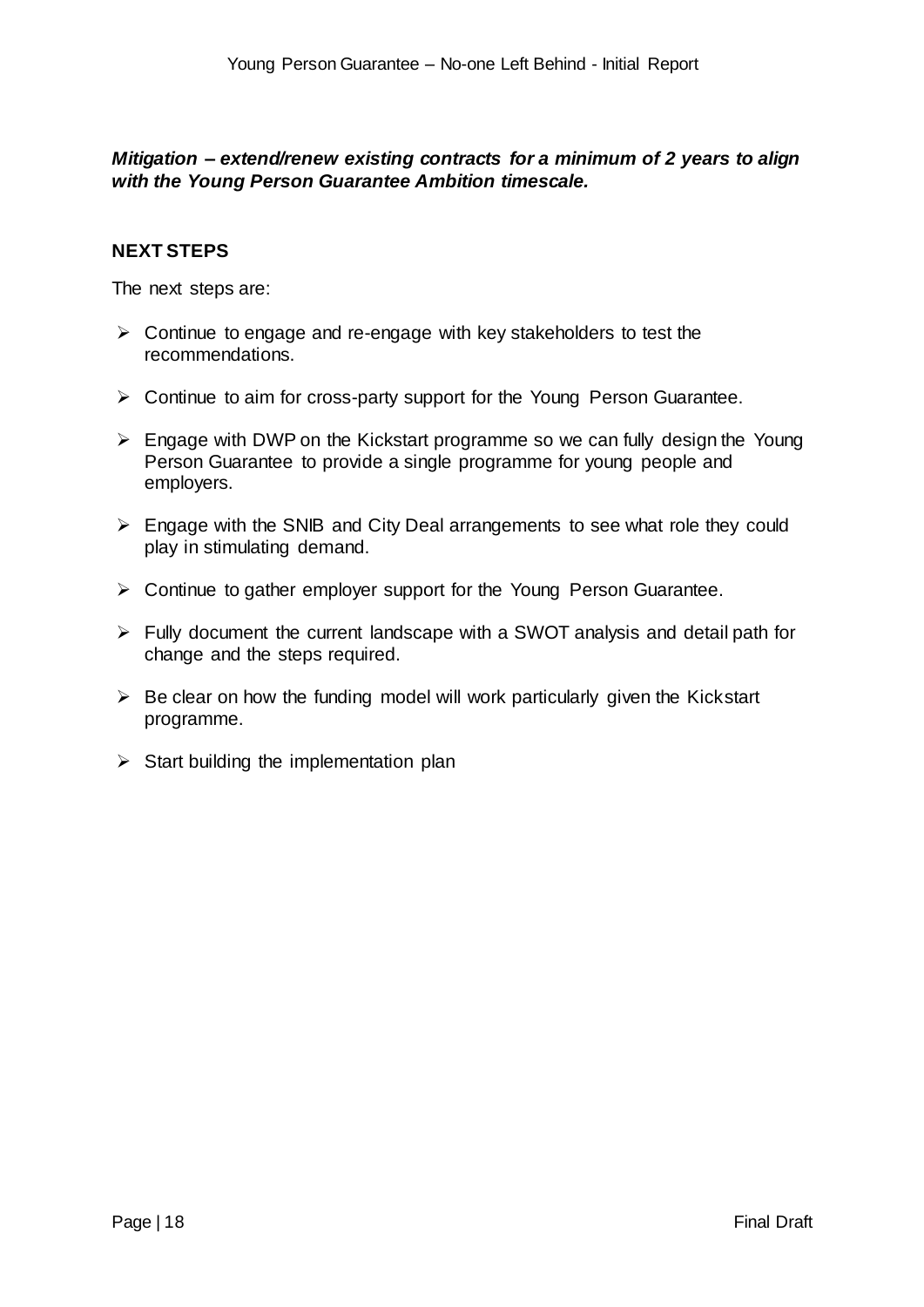# **APPENDIX I**

# **STAKEHOLDER ENGAGEMENT**

# **Government & Local Government**

- Local Authorities: Edinburgh, Renfrewshire, Fife, Stirling, Dumfries & Galloway, Dundee
- DYW
- > DWP
- $\triangleright$  COSLA
- ESSB
- $\triangleright$  Highlands & Islands Enterprise

# **Employers & Employer Groups**

- $\triangleright$  SSE
- $\triangleright$  SFE
- $\triangleright$  ABI
- $\triangleright$  Standard Life Aberdeen
- ▶ Cap Gemini
- Weir's
- $\triangleright$  Scottish Power
- $\triangleright$  SP Energy
- $\triangleright$  STUC
- **≻ SSE**
- Ernst & Young
- $\triangleright$  Scotland IS
- $\triangleright$  Scottish Council for Development of Industry (SCDI)
- $\triangleright$  Scottish Chamber of Commerce
- $\triangleright$  Institute of Directors (IoD)
- Federation of Small Businesses (FSB)
- $\triangleright$  CBI
- $\triangleright$  Scottish Retail Consortium
- $\triangleright$  Scotland Food & Drink
- $\triangleright$  Scottish Tourism Alliance
- $\triangleright$  Scottish Water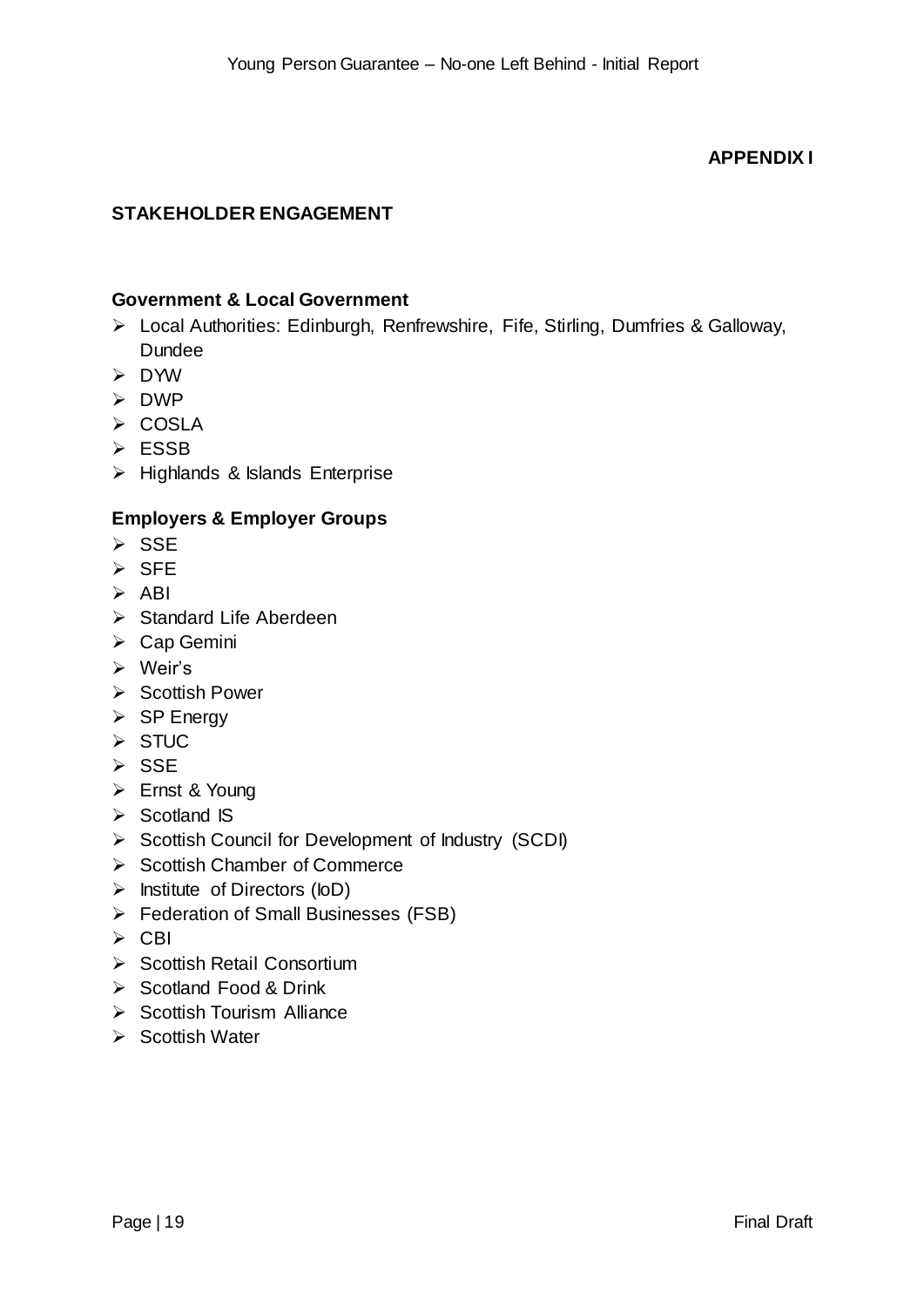# **Education**

- $\triangleright$  SDS
- $\triangleright$  SFC
- Universities & Colleges: Heriot Watt, QMU, GCU, Glasgow University, Universities Scotland, Colleges Scotland, OUIS
- $\triangleright$  Scottish Training Federation
- $\triangleright$  SAAB
- $\triangleright$  Apprenticeships in Hospitality Scotland
- $\triangleright$  CITB
- $\triangleright$  Scottish Commission for People with Learning Disability
- ▶ CEMVO Scotland
- $\triangleright$  Scottish Engineering

### **Third Sector**

- $\triangleright$  Princes Trust
- $\triangleright$  Barnardo's
- > Young Scot
- $\triangleright$  Poverty & Inequality Commission
- $\triangleright$  SCVO
- $\triangleright$  MCR Pathways
- ▶ Carers Scotland
- $\triangleright$  Action for Children
- $\triangleright$  Enable
- $\triangleright$  Inspiring Scotland
- Career Ready
- $\triangleright$  Close the Gap